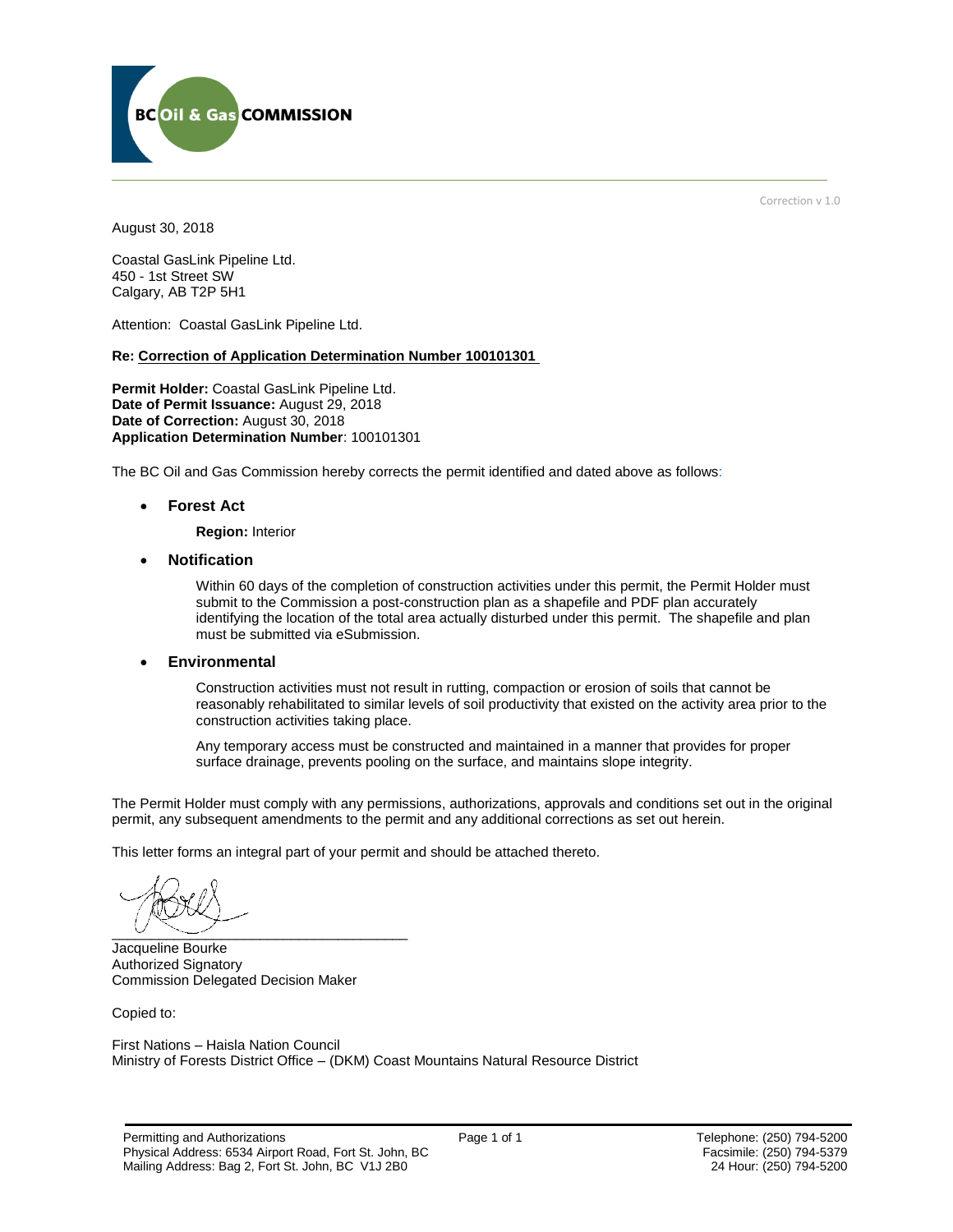

OGAA Permit Template v 4.1

August 29, 2018

Coastal GasLink Pipeline Ltd. 450 - 1st Street SW Calgary, AB T2P 5H1

Attention: Coastal GasLink Pipeline Ltd.

#### **RE: Determination of Application Area Number 100101301**

**Permit Holder:** Coastal GasLink Pipeline Ltd. **Date of Issuance:** August 29, 2018 **Effective Date:** August 29, 2018 **Application Submitted Date:** February 17, 2017 **Application Determination Number**: 100101301 **Approved Disturbance Footprint:** 2.288 ha

# **ACTIVITIES APPROVED**

**Road Number No.: 04315 <b>Segment No.: 001** 

# **GENERAL PERMISSIONS, AUTHORIZATIONS and CONDITIONS**

# **PERMISSIONS**

#### **Oil and Gas Activities Act**

- 1. The BC Oil and Gas Commission, under section 25 (1) of the *Oil and Gas Activities Act*, hereby permits the Permit Holder referenced above to carry out the following activities, indicated in the Approved Activities table above, subject to the conditions contained herein, any applicable exemptions and authorizations:
	- a) To construct, maintain and operate an oil and gas road as detailed in the Activity Details tables below.
- 2. The permissions and authorizations granted under this permit are limited to the area identified in the spatial data submitted to the Commission in the permit application as identified and dated above; herein after referred to as the 'activity area'.

#### **Petroleum and Natural Gas Act**

- 3. Pursuant to section 138(1) of the *Petroleum and Natural Gas Act,* the Permit Holder is permitted to enter, occupy and use any unoccupied Crown land located within the activity area to carry out the oil and gas activities and related activities permitted, or authorized herein.
	- a) The permission to occupy and use Crown land does not entitle the Permit Holder to exclusive possession of the area.
	- b) The total disturbance within the activity area must not exceed the total approved disturbance footprint as referenced above.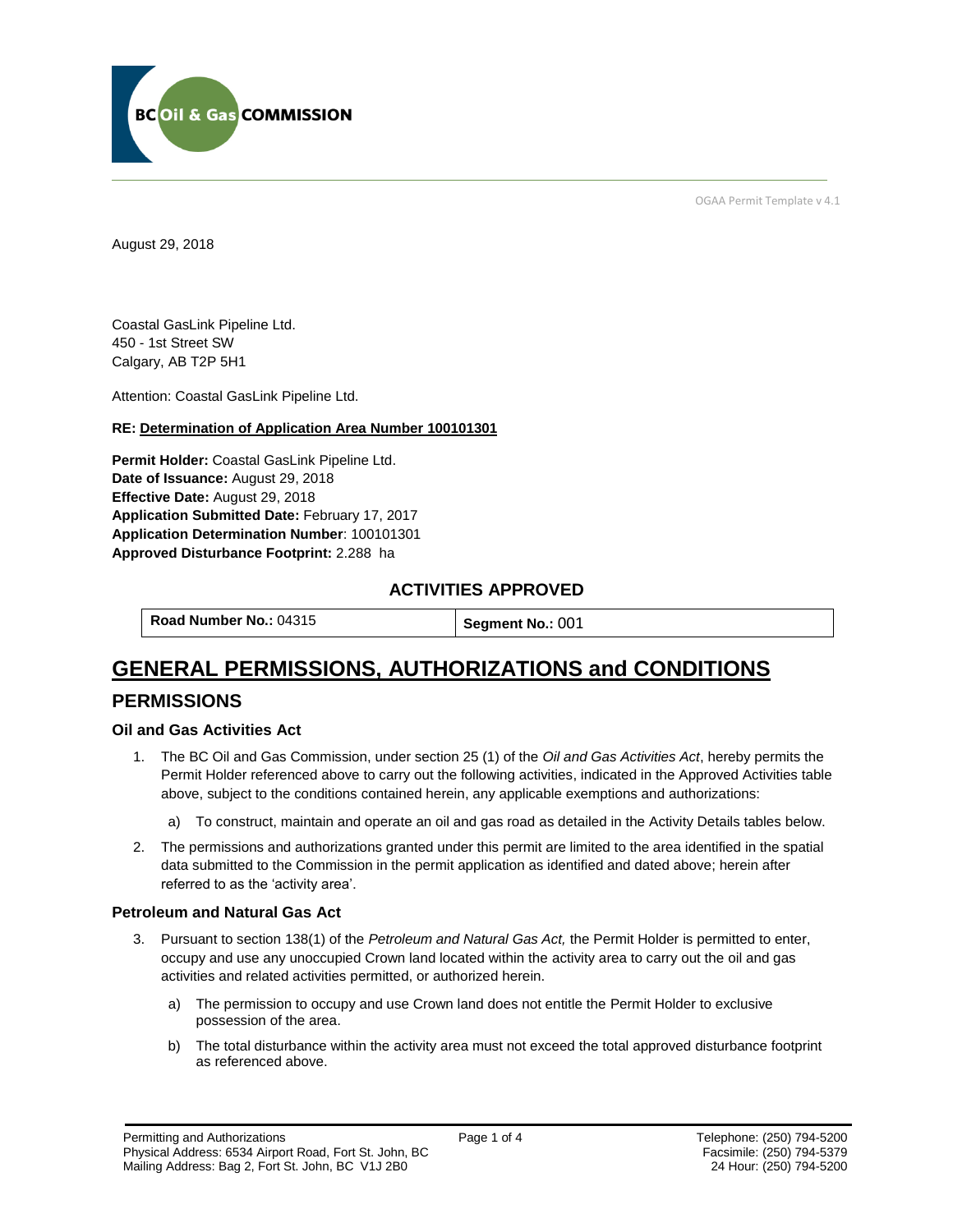c) The permission to occupy and use Crown land excludes the area within Land Act section 16 map reserve 6408539.

# **AUTHORIZATIONS**

## **Forest Act**

4. The Commission, pursuant to section 47.4 of the *Forest Act*, hereby authorizes the removal of Crown timber from the activity area under the cutting permits associated with the Master Licence(s) as follows:

> **Master Licence to Cut No.:** M02344 **Cutting Permit No.:** 19 **Timber Mark No.:** MTC086 **Total New Cut:** 2.290 **Forest District**: (DKM) Coast Mountains Natural Resource District **Region:** Coastal

5. The cutting permits are deemed spent upon the submission of the post-construction plan or upon either the cancellation or expiry of the activities authorized under the permit.

# **CONDITIONS**

## **Notification**

6. At least 5 (five) working days prior to the commencement of construction, the Permit Holder must provide a notice of works to any First Nation(s) who may have Aboriginal Interests identified, as per the BC First Nations Consultative Areas Database, within the area in which the works are to occur.

### **General**

- 7. The rights granted by this permit in relation to unoccupied Crown land are subject to all subsisting grants to or rights of any person made or acquired under the *Coal Act, Forest Act, Land Act, Mineral Tenure Act, Petroleum and Natural Gas Act, Range Act, Water Sustainability Act* or *Wildlife Act*, or any extension or renewal of the same.
- 8. The Permit Holder must not assign, sublicense or permit any person other than its employees, contractors or representatives, to use or occupy any Crown land within the activity area without the Commission's written consent.
- 9. The Permit Holder must ensure that any Crown land within the activity area is maintained in a condition so as to minimize hazards, including but not limited to hazards associated with storage of materials and equipment.
- 10. The Permit Holder must ensure that any Crown land within the activity area is maintained free of garbage, debris and unused equipment.

### **Clearing**

- 11. The Permit Holder is permitted to fell any trees located on Crown land within 1.5 tree lengths of the activity area that are considered to be a safety hazard according to *Workers Compensation Act* regulations and must be felled in order to eliminate the hazard. Trees or portions of these trees that can be accessed from the activity area without causing damage to standing timber may be harvested.
- 12. The holder of the cutting permit must pay to the government, stumpage and any waste billing determined in accordance with the terms of this authorization.
- 13. All harvested Crown Timber must be marked with the cutting permit's associated Timber Mark.
- 14. Stumpage for Cutting Permit No.19 will be calculated in accordance with the Interior Appraisal Manual as amended from time to time.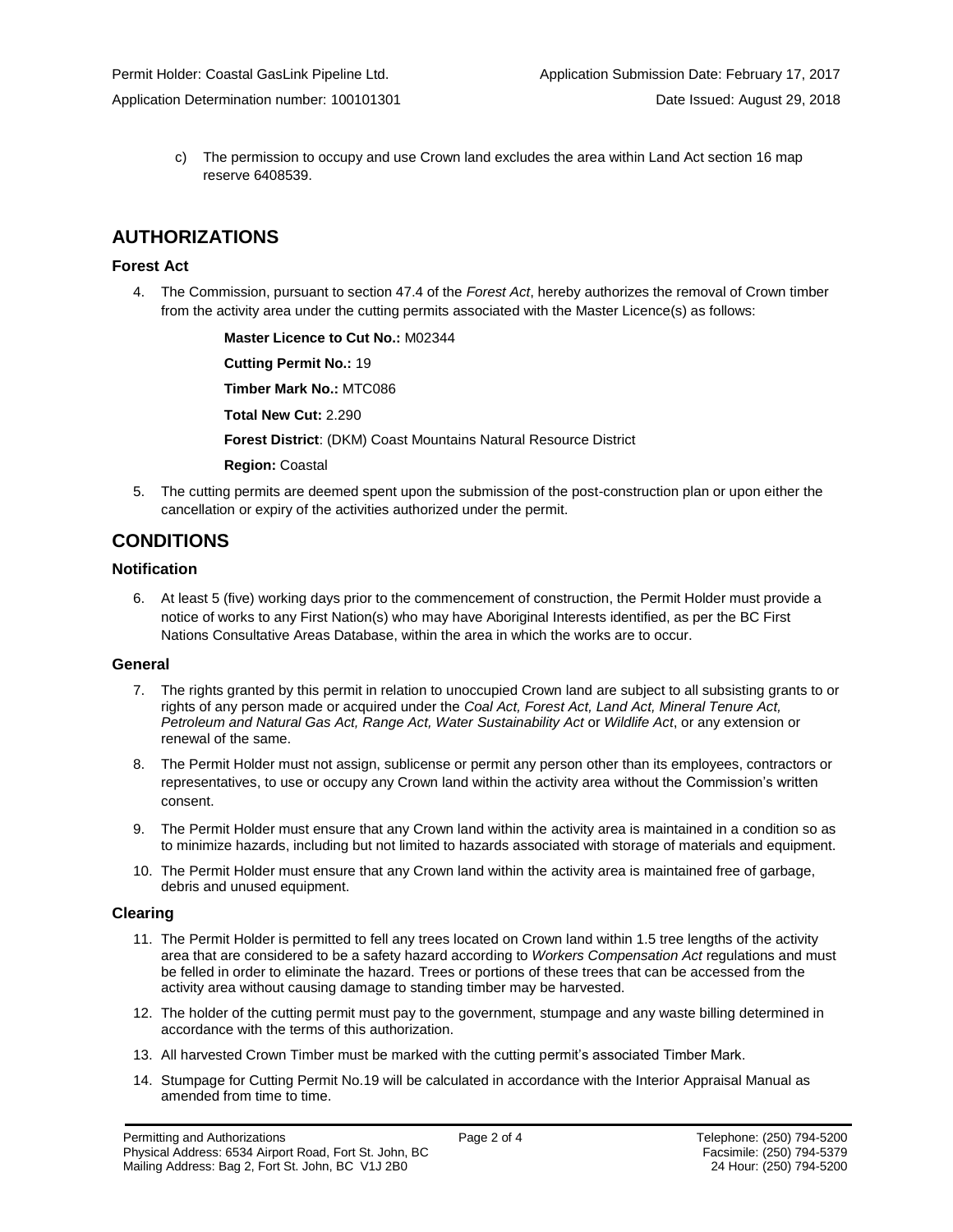15. Any waste assessments applied under the Master Licence to Cut are subject to the merchantability specifications and monetary waste billing requirements in the Provincial Logging Residue and Waste Manual specific to the region associated with the Cutting Permit authorization.

#### **Archaeology**

- 16. An AIA report must be submitted to the Commission as soon as practicable.
- 17. If artifacts, features, materials or things protected under section 13(2) of the Heritage Conservation Act are identified the permit holder must, unless the permit holder holds a permit under section 12 of the Heritage Conservation Act issued by the Commission in respect of that artifact, feature, material or thing:
	- a) immediately cease all work in the vicinity of the artifacts, features, materials or things;
	- b) immediately notify the Commission and the Archaeology Branch of the Ministry of Forests, Lands and Natural Resource Operations
	- c) refrain from resuming work in the vicinity of the artifacts, features, materials or things except in accordance with an appropriate mitigation plan that has been prepared in accordance with the Heritage Conservation Act and approved by the Archaeology Branch of the Ministry of Forests, Lands and Natural Resource Operations.

# **ACTIVITY SPECIFIC DETAILS PERMISSIONS, and CONDITIONS**

# **ROAD**

**Land Area Number:** 100002018 **Road Number:** 04315 **Road Type:** Long-Term - All-Weather

# **ACTIVITY DETAILS**

| <b>Seg No.: 001</b> | <b>Zone: 09 From: N</b> 5991325.029 <b>E</b> 529510.121 To: N 5991836.029 <b>E</b> 529042.122 |  |
|---------------------|-----------------------------------------------------------------------------------------------|--|
|---------------------|-----------------------------------------------------------------------------------------------|--|

*All permissions for this activity are subject to the following conditions:*

### **Road Conditions**

18. The Permit Holder will immediately effect, and keep in force insurance of an amount not less than \$1,000,000 protecting the Province, the Commission and the Permit Holder (without any rights of cross-claim or subrogation) against claims for personal injury, death, property damage, or third party liability claims arising from any accident or occurrence on the activity area.

# **ADVISORY GUIDANCE**

- 1. Construction Plan CGW4703-MCSL-G-MP-1013-RW-81.0-Sketch-Rev 0.pdf is for the Permit Holder's internal reference only and was not reviewed as a decision tool for this permit, nor does it form an integral part of this permit.
- 2. Instructions for submitting notice of construction start, as required by regulation, can be found in the Oil and Gas Activity Operations Manual on the Commission's website.
- 3. The term "unused equipment" has the same definition as in the Drilling and Production Regulation.

All pages included in this permit and any attached documents form an integral part of this permit.